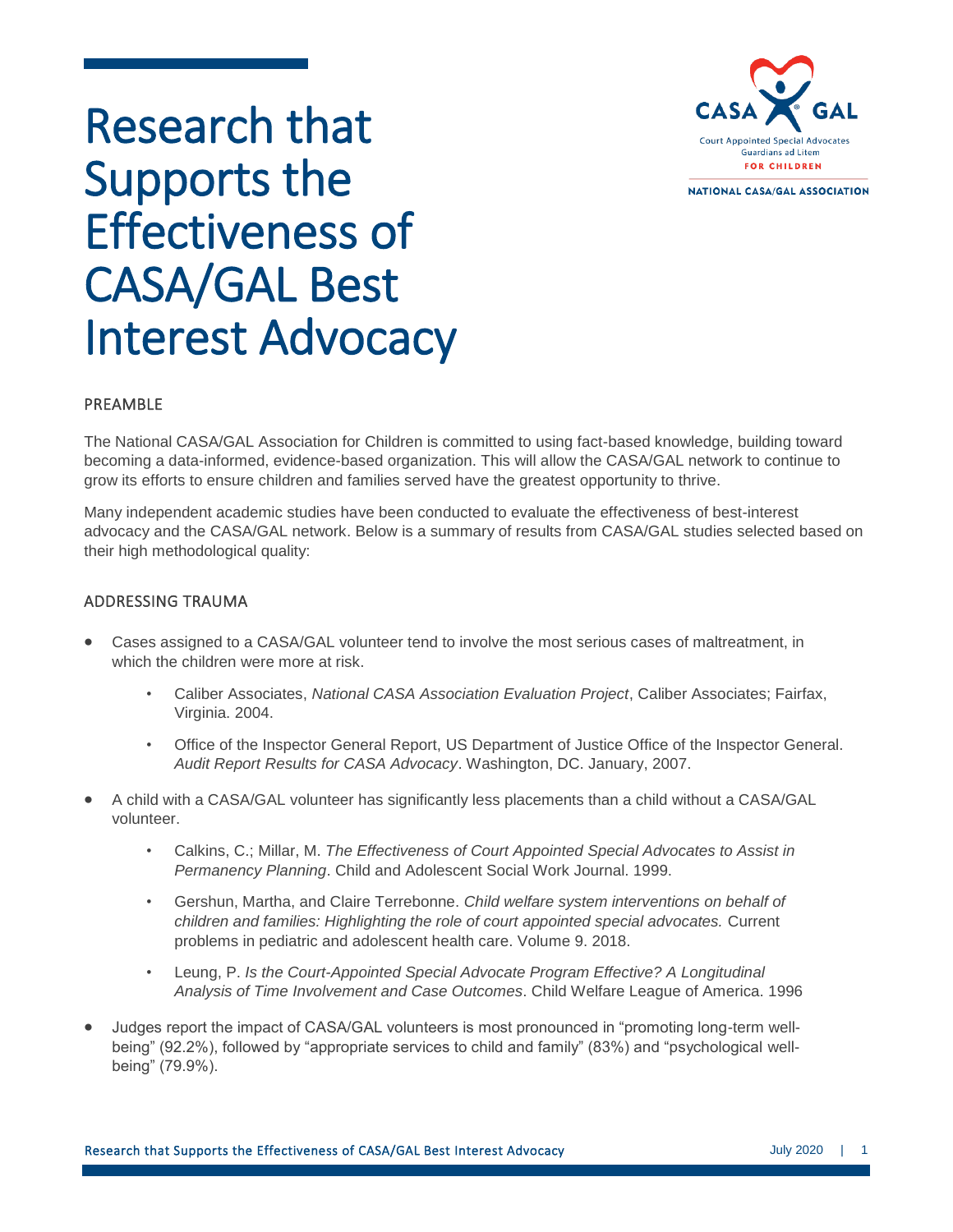- Weiner, D., Farrell, A., Gitlow, E., Small, L., Kim, K., Anderson, C., & Goerge, R. *The Court Appointed Special Advocate (CASA) Program: Judicial Perspectives Survey and the Path to Evidence*. Chapin Hall at the University of Chicago: Chicago, IL. 2020.
- CASA/GAL volunteers are highly effective in getting their recommendations accepted in court. In four out of five cases, all or almost all CASA/GAL volunteer recommendations are accepted.
	- Caliber Associates, *National CASA Association Evaluation Project*, Caliber Associates; Fairfax, Virginia. 2004.
	- Gershun, Martha, and Claire Terrebonne. *Child welfare system interventions on behalf of children and families: Highlighting the role of court appointed special advocates.* Current problems in pediatric and adolescent health care, Volume 9. 2018.
- Over 93% of judges report a very positive overall experience with the CASA/GAL program.
	- Weiner, D., Farrell, A., Gitlow, E., Small, L., Kim, K., Anderson, C., & Goerge, R. *The Court Appointed Special Advocate (CASA) Program: Judicial Perspectives Survey and the Path to Evidence*. Chapin Hall at the University of Chicago: Chicago, IL. 2020.

### REACHING PERMANENT HOMES

#### **A child with a CASA/GAL volunteer is:**

- Less likely to reenter the child welfare system. The proportion of reentries is consistently reduced by half.
	- Office of the Inspector General Report, US Department of Justice Office of the Inspector General. *Audit Report Results for CASA Advocacy*. Washington, DC. January, 2007.
	- Poertner, J., & Press, A. *Who best represents the interests of the child in court?* Child Welfare: Journal of Policy, Practice, and Program. 1990.
	- Abramson, Shareen. *Use of court-appointed advocates to assist in permanency planning for minority children*. Child Welfare: Journal of Policy, Practice, and Program.1991.
	- Calkins, C.; Millar, M. *The Effectiveness of Court Appointed Special Advocates to Assist in Permanency Planning.* Child and Adolescent Social Work Journal. 1999.
	- Gershun, Martha, and Claire Terrebonne. *Child welfare system interventions on behalf of children and families: Highlighting the role of court appointed special advocates.* Current problems in pediatric and adolescent health care, Volume 9. 2018.
- More likely to achieve permanency.
	- Calkins, C.; Millar, M. *The Effectiveness of Court Appointed Special Advocates to Assist in Permanency Planning.* Child and Adolescent Social Work Journal. 1999.
	- Gershun, Martha, and Claire Terrebonne. *Child welfare system interventions on behalf of children and families: Highlighting the role of court appointed special advocates.* Current problems in pediatric and adolescent health care, Volume 9. 2018.
- As likely to be reunified with their birth parent as a child without a CASA/GAL volunteer.
	- Abramson, Shareen. *Use of court-appointed advocates to assist in permanency planning for minority children*. Child Welfare: Journal of Policy, Practice, and Program. 1991.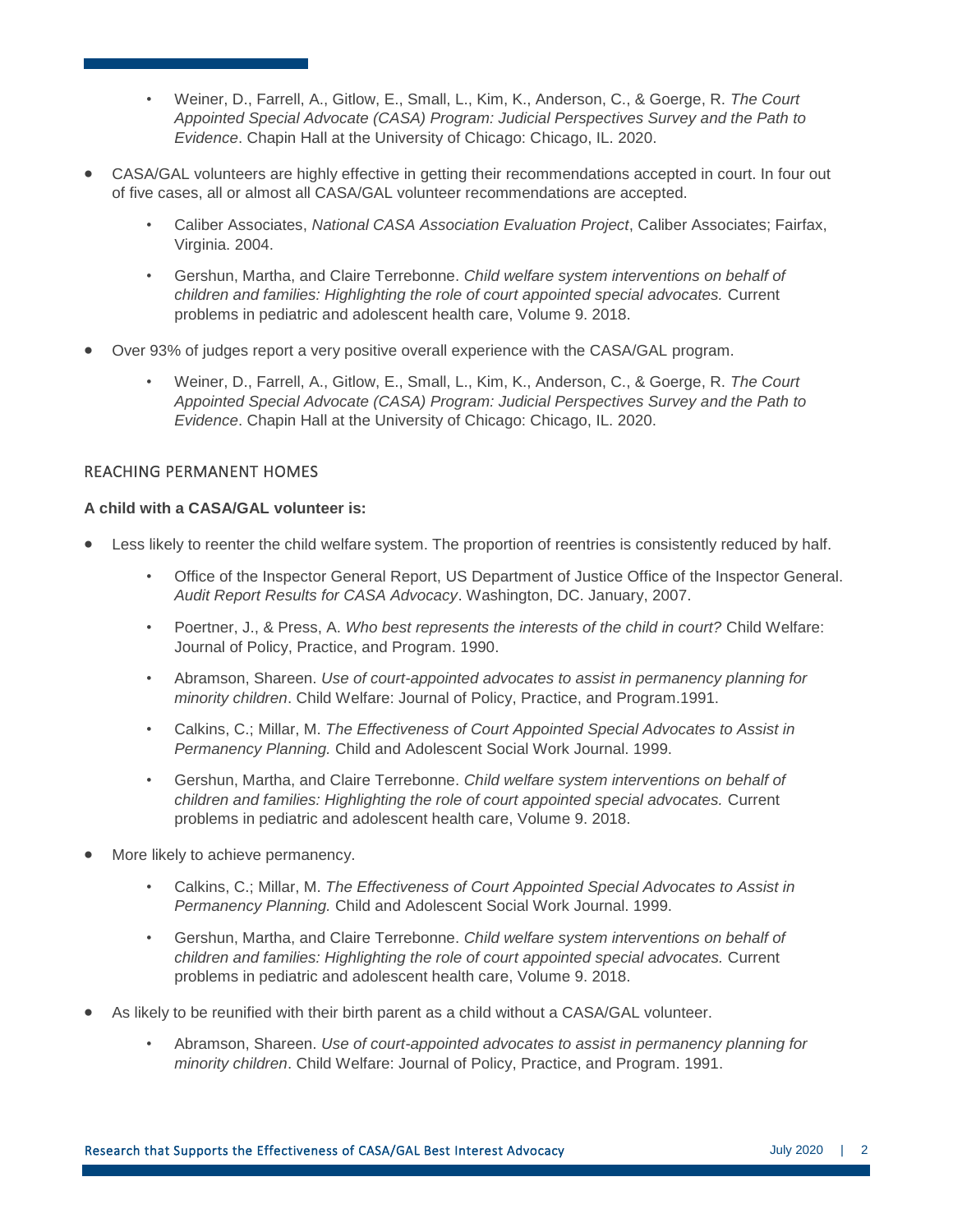- More likely to be adopted.
	- Poertner, J., & Press, A. *Who best represents the interests of the child in court?* Child Welfare: Journal of Policy, Practice, and Program. 1990.
	- Abramson, Shareen. *Use of court-appointed advocates to assist in permanency planning for minority children*. Child Welfare: Journal of Policy, Practice, and Program. 1991.

## ENABLING WELL-BEING OVER TIME

- When a CASA/GAL volunteer is assigned, a higher number of services are ordered for children and families.
	- Caliber Associates, *National CASA Association Evaluation Project*, Caliber Associates; Fairfax, Virginia. 2004.
	- Office of the Inspector General Report, US Department of Justice Office of the Inspector General. *Audit Report Results for CASA Advocacy*. Washington, DC. January, 2007.
	- Poertner, J., & Press, A. *Who best represents the interests of the child in court?* Child Welfare: Journal of Policy, Practice, and Program. 1990.
	- Litzelfelner, P. *The Effectiveness of CASAs in Achieving Positive Outcomes for Children.* Child Welfare League of America. 2000.
	- Gershun, Martha, and Claire Terrebonne. *Child welfare system interventions on behalf of children and families: Highlighting the role of court appointed special advocates.* Current problems in pediatric and adolescent health care, Volume 9. 2018.
	- Peters, C.; Claussen Bell, K.; Zinn, A.; George, R.; Courtney, M. *Continuing in Foster Care Beyond Age 18: How Courts Can Help.* Chicago: Chapin Hall at the University of Chicago. 2008.
- A child with a CASA/GAL volunteer is more likely to have better outcomes: children tended to perform better academically and behaviorally in school as measured by whether or not they passed all of their courses, whether or not they were expelled, and their conduct performance.
	- Waxman, H.; Houston, R.; Profilet, S.; Sanchez, B. *The Long-Term Effects of the Houston Child Advocates, Inc., Program on Children and Family Outcomes*. Child Welfare. 2009.
- Children and youth assigned a CASA/GAL volunteer reported significantly higher levels of hope. A child's hope has been linked to numerous positive outcomes such as academic success, overall wellbeing, increases in self-control, positive social relationships and optimism.
	- Stanley, Jessica, and Chan M. Hellman. *Nurturing Hope Among Children Experiencing Abuse & Neglect: Examining the Effects of CASA Volunteers.* 2019.

## RELEVANT RESEARCH STUDIES

**Abramson, Shareen.** *Use of court-appointed advocates to assist in permanency planning for minority children*. Child Welfare: Journal of Policy, Practice, and Program.1991.

Describes the Fresno Program, a program of volunteer, court-appointed advocates who assist in cases of abuse and neglect involving minority families. Also describes an outcome study of the program. In the amicus group,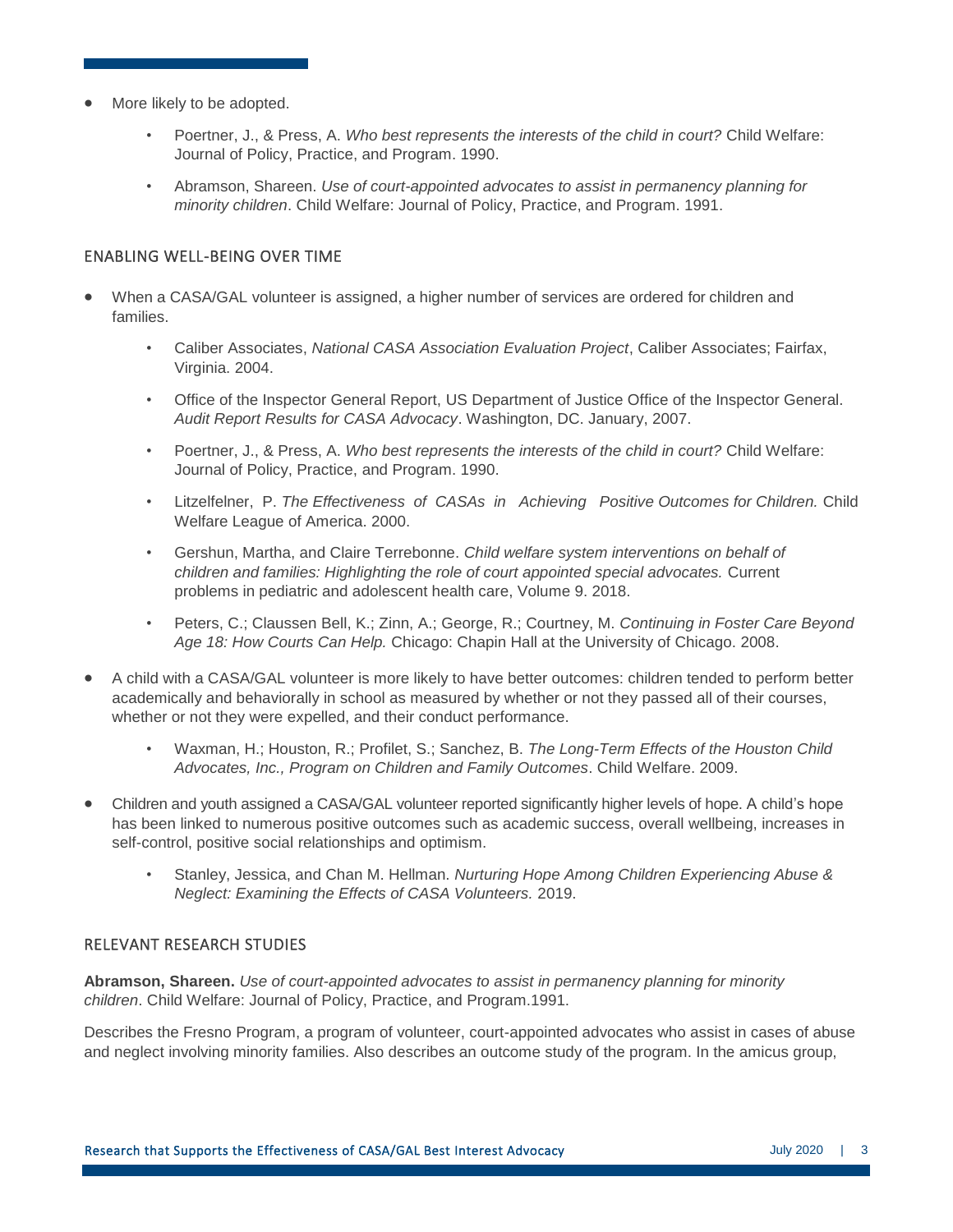**significantly fewer children were placed in long-term foster care** than in the comparison group. Significantly more children were placed in adoptive families.

**Caliber Associates**. *National CASA Association Evaluation Project*, Caliber Associates; Fairfax, Virginia. 2004.

The study combines data collected through the National CASA Association's management information system with national data on the well-being of children in the child welfare system. It provides a rare glimpse into the characteristics of CASA volunteers and their training and activities. The study also compares the services received by children with and without a CASA volunteer and describes how often CASA volunteers' recommendations are followed by the court. Finally, the study compares the well-being of children in the child welfare system with and without a CASA volunteer.

The study highlights a number of strengths in the characteristics and activities of CASA volunteers. These volunteers are well-educated and likely to be employed; their recommendations to the court are very often accepted. A key strength of this study was its comparison of well-being of children in the child welfare system who had and had not been assigned a CASA. The findings of this study suggest that **children who were assigned a CASA volunteer had more severe cases and a more substantial history of prior contact with the child welfare system.**

**Calkins, C.; Millar, M.** *The Effectiveness of Court Appointed Special Advocates to Assist in Permanency Planning.* Child and Adolescent Social Work Journal. 1999.

Calkins and Millar reviewed case records of children who were assigned a CASA volunteer and children who were not. It was found that CASA involvement was associated with "approximately" one- third less placements as well as statistically significant **reductions in time children spent in care.** These results align with previous case file studies that find that children with CASA volunteers tend to spend less time in the wardship of the court and receive fewer placements. Researchers also claim that CASA involvement lead to higher permanency achievement rates as well as higher rates of reunification with parents, however this result was not statistically significant.

**Gershun, Martha, and Claire Terrebonne**. *Child welfare system interventions on behalf of children and families: Highlighting the role of court appointed special advocates.* Current problems in pediatric and adolescent health care, Volume 9. 2018.

This article describes the scope of the problem in child welfare and explains how the child welfare system intervenes, including how cases are reported, how Child Protective Services (CPS) assesses the risk, how CPS determines when in-home services are appropriate or if a child should be removed from the home, how ongoing cases are managed, and the options for permanency for children in the system. The authors document how **outcomes for child victims of abuse and neglect are greatly improved when their representation includes the appointment of a CASA volunteer** to advocate for their best interests.

#### **Leung, P.** *Is the Court-Appointed Special Advocate Program Effective? A Longitudinal Analysis of Time Involvement and Case Outcomes*. Child Welfare League of America. 1996

The study aimed to determine the extent to which the CASA program contributes to positive outcomes and to "asses at which point during the court process CASA intervention is most effective". Leung examined cases from a single Midwestern city between 1987 and 1990 in three different groups; those with an assigned CASA volunteer, those without a CASA volunteer, and those referred to a CASA volunteer by the court but not assigned a CASA volunteer. The study outcomes support the consensus that **CASA volunteers tend to both reduce the length of out-of-home placement and minimize the number of placements.** The study also determines that **CASA volunteers tend to be most effective when assigned as early as possible in a child's case** when they are able to collect and provide valuable information to the court.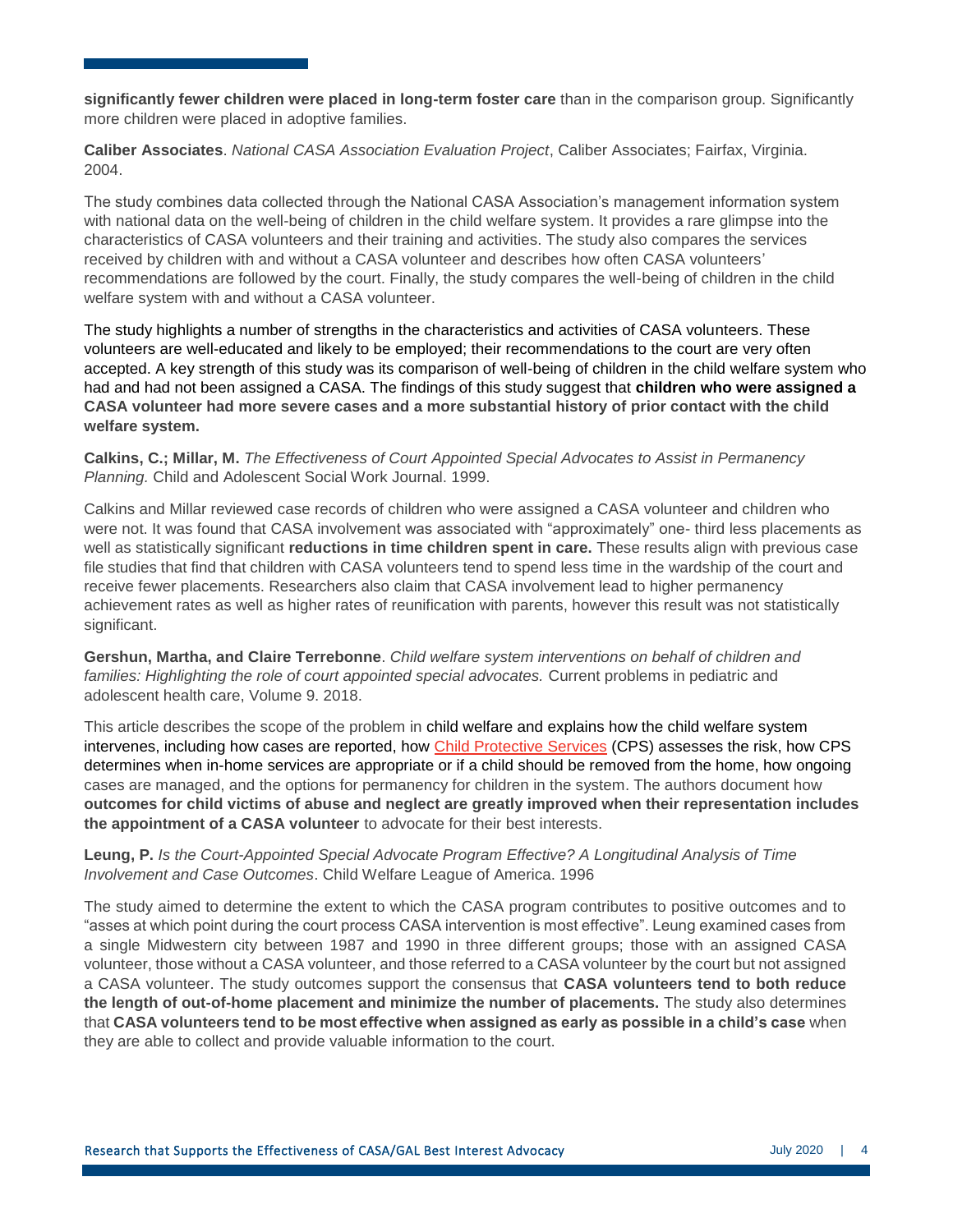**Litzelfelner, P.** *The Effectiveness of CASAs in Achieving Positive Outcomes for Children.* Child Welfare League of America. 2000.

The study collected data from case files on 200 children over the two year period. Findings indicate that CASA best interest advocacy led to positive outcomes across all three process-related variables of interest compared to children not appointed a CASA volunteer; (1) **reduced the number of placements children received**, (2) **reduced the number of court continuances children experienced**, and (3) **increased the number of services provided to children**. However, the study found no difference in the permanency outcomes between CASA and non-CASA-assigned children. The study controlled for differences in program sites, but could not use random assignment of cases to CASA—therefore it is unlikely that CASA volunteer and non-CASA groups are otherwise equal. The sample size of 200 was also lower than the estimated amount needed for statistically significant results  $(n=600)$ .

**Office of the Inspector General Report, US Department of Justice Office of the Inspector General**. *Audit Report Results for CASA Advocacy*. Washington, DC. January, 2007.

In 2005, the US Department of Justice Office of the Inspector General (OIG) conducted an audit of the National CASA/GAL Association, as required by Congress. The objectives of this audit report were to determine the types of activities funded by National CASA/GAL and to assess local CASA programs' performance against four outcome measures for cases involving CASA volunteers as compared with non-CASA cases.

Findings of effectiveness included: **cases assigned to a CASA/GAL volunteer tend to involve the most serious cases of maltreatment**, in which the children were more at risk; **children with a CASA/GAL volunteer are substantially less likely to spend time in long-term foster care**, defined as more than three years in care: 13.3% for CASA/GAL cases versus 27.0% of all children in foster care. Additionally, when a CASA/GAL volunteer was involved, **both children and their parents were ordered by the courts to receive more services.** The audit concluded that this was an indication that "CASA is effective in identifying the needs of children and parents." Lastly, cases involving a CASA/GAL volunteer are **more likely to be "permanently closed"** (i.e., the children are less likely to reenter the CWS) than cases where a CASA volunteer is not involved. Lastly, children with a CASA volunteer/GAL are more likely to be adopted and less likely to be reunified with their parents than children not assigned a CASA volunteer. The audit explains this finding as the result of **CASA volunteers serving on typically the most serious cases of maltreatment** and therefore cases where children are less likely to be reunified with their parents.

**Peters, C.; Claussen Bell, K.; Zinn, A.; George, R.; Courtney, M**. *Continuing in Foster Care Beyond Age 18: How Courts Can Help.* Chicago: Chapin Hall at the University of Chicago. 2008.

The study delineated the factors that influence whether youth stay in foster care beyond the age of 18. Part of this study included examining the role and value of court advocacy in these cases. Researchers analyzed administrative data, conducted a statewide survey of caseworkers, and held focus groups with affected populations, and interviewed court personnel in the state of Illinois. The study found that court advocacy contributes to children remaining in foster care beyond the age of 18 so they can continue to benefit from important supports by (1) **keeping cases open**, (2) **increasing awareness of law/policy**, (3) **increasing adult involvement**, (4) **increasing resource availability**, and (5) **changing attitudes regarding care for youth over 18.**

**Poertner, J., & Press, A.** *Who best represents the interests of the child in court?* Child Welfare: Journal of Policy, Practice, and Program. 1990.

Poertner and Press (1991) found very few statistically significant differences in case outcomes between cases represented by a lone staff attorney—the study referred to this as the Staff Attorney Model (SAM)—and those represented by a CASA volunteer not working with, or under the supervision, of an attorney. The authors concluded that **CASA volunteers not working with or under the supervision of an attorney perform "at least as well" as staff attorneys** along measures such as the number of court continuances, the number of placement